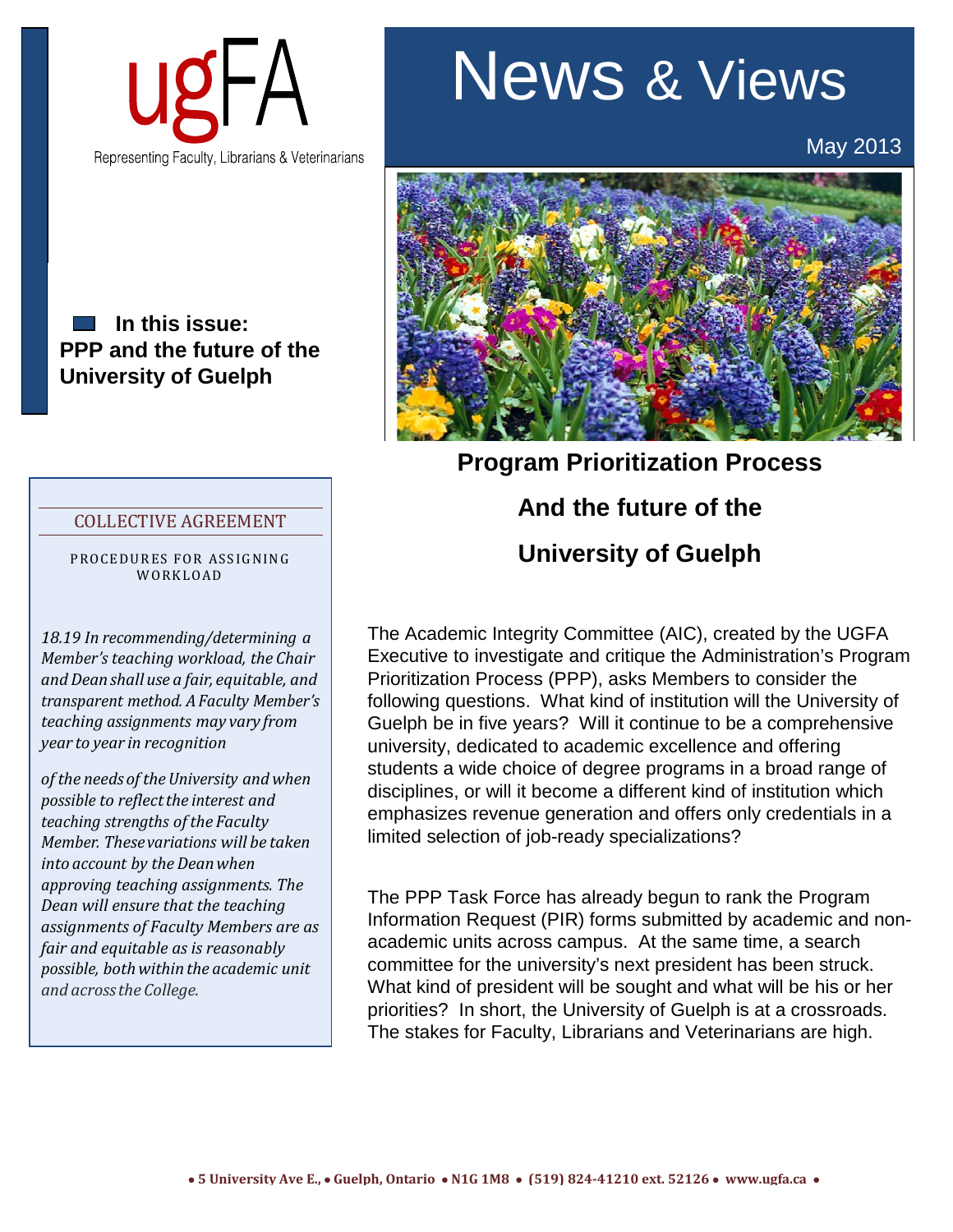The Administration has presented the PPP as an objective process, and as the necessary and inevitable response to financial pressure. There is no doubt, however, that the ranking and costing of programs will entail value judgements and will dictate choices concerning the university's future. But what are the priorities on which these judgements and choices will be based? According to its Strategic Mandate Agreement, the University of Guelph must "make informed, evidence-based decisions about what to stop doing." The stated purpose of the PPP is to ensure that university resources are funnelled to programs that are "mission critical." What is that mission and how will budget cuts resulting from the PPP reflect it? The interests and values driving the PPP deserve scrutiny.

According to Robert Dickeson's *Prioritizing Academic Programs and Services*, which has been the inspiration for Guelph's PPP, programs must meet performance benchmarks that move away from the traditional approach to program decision-making. Dickeson characterizes this approach as outdated and unduly solicitous of faculty members' interests and specializations and of their claim to having a unique understanding of their programs' needs and goals. Dickeson touts his approach as strictly data-driven and according to which all programs can be assessed on objective, non-specialist driven criteria. Yet this so-called "evidence-based" approach carries with it assumptions about the value of certain kinds of research and education, and it carries specific visions of the university as an institution. It places a premium on financial factors determining academic priorities.

According to its home page, "The University of Guelph is ranked as one of Canada's top comprehensive universities because of our commitment to student learning and innovative research." *Comprehensive* suggests choice not only of degree programs, and of students' majors and specializations, but also of opportunities to acquire diverse knowledge, gain a global perspective, and develop character. With reliable instruction, mentorship and guidance from faculty who are actively engaged in their disciplines, students can also pursue interests beyond declared majors. A comprehensive university is an institution in which students can obtain not only a credential linked to employment, but also a broad and rich education which will make them critical-thinkers and sociallyresponsible citizens of Canada and the world. According to its Mission Statement, the University of Guelph is dedicated to "meeting the needs of all learners in a purposefully diverse community" and "to a curriculum that fosters creativity, skill development, critical inquiry, and active learning." Are such a community and such a curriculum, which are hallmarks of a comprehensive university, compatible with the ranking of academic programs according to cost and revenue generation?

A specific example of the potential threat to Guelph's continuation as a comprehensive university and to its academic mission can be perceived in the changed orientation of the Ontario Veterinary College (OVC). Faculty and Veterinarians still believe that their mission, and that of their college, is the education of students to become outstanding veterinarians, contributors to the profession, and lifelong-learners. Members fear, however, that a new administrative vision for the OVC is undermining the quality of this education and insisting that the priority of Veterinarians, Faculty and staff in the OVC must be the generation of profit.